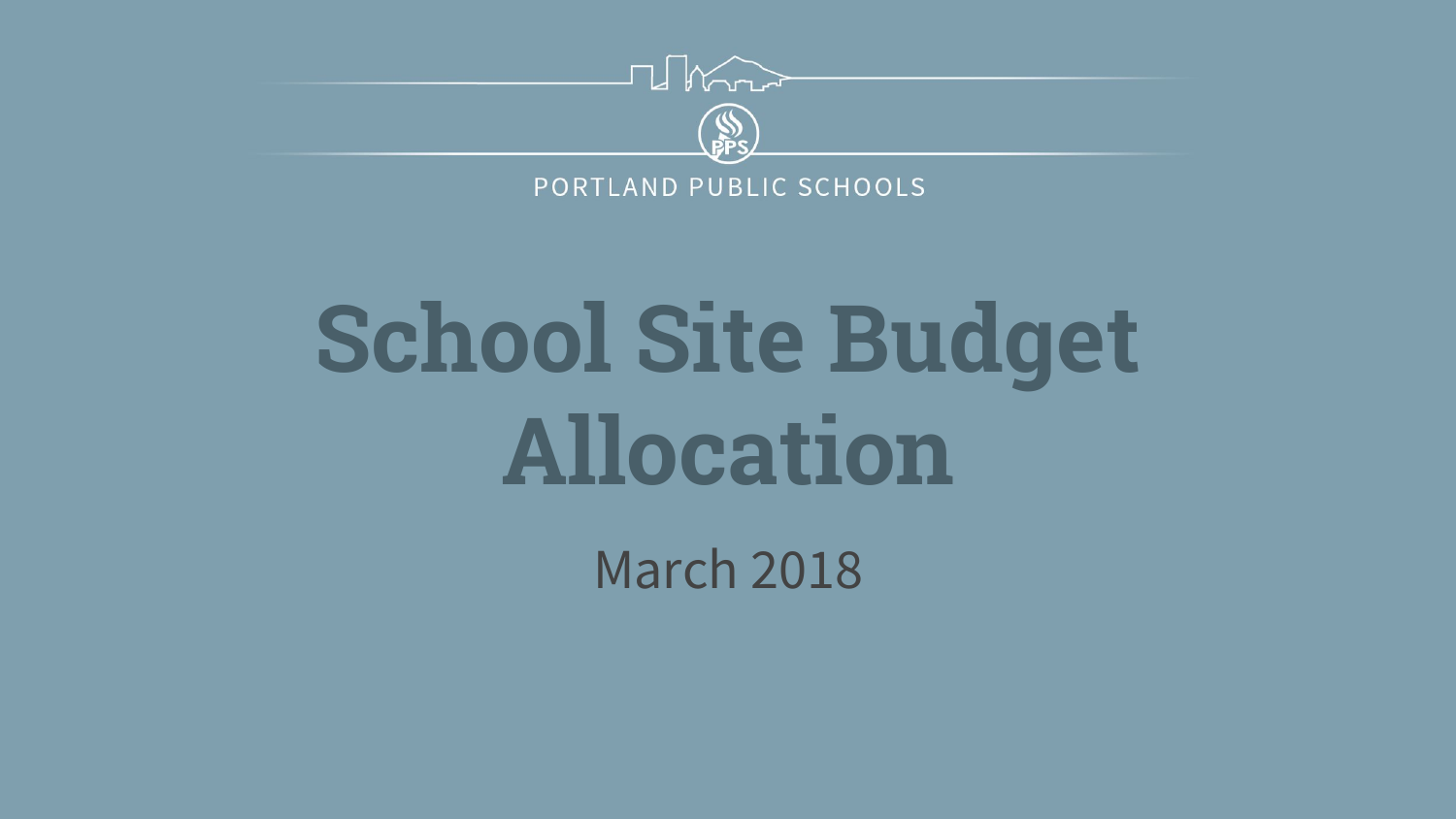



### **Highlights of New School Staffing Methodology**

- School's Equity Allocation now tied directly to student outcomes
- Reducing need for variance from agreed upon staffing formula
- Allocating K-8 by sections (classes), not school-wide ratios
- K-8 Dual Language Immersion (DLI) sections now counted separately to provide sufficient staffing
- Equal K-5 baseline for PE, art and library at each school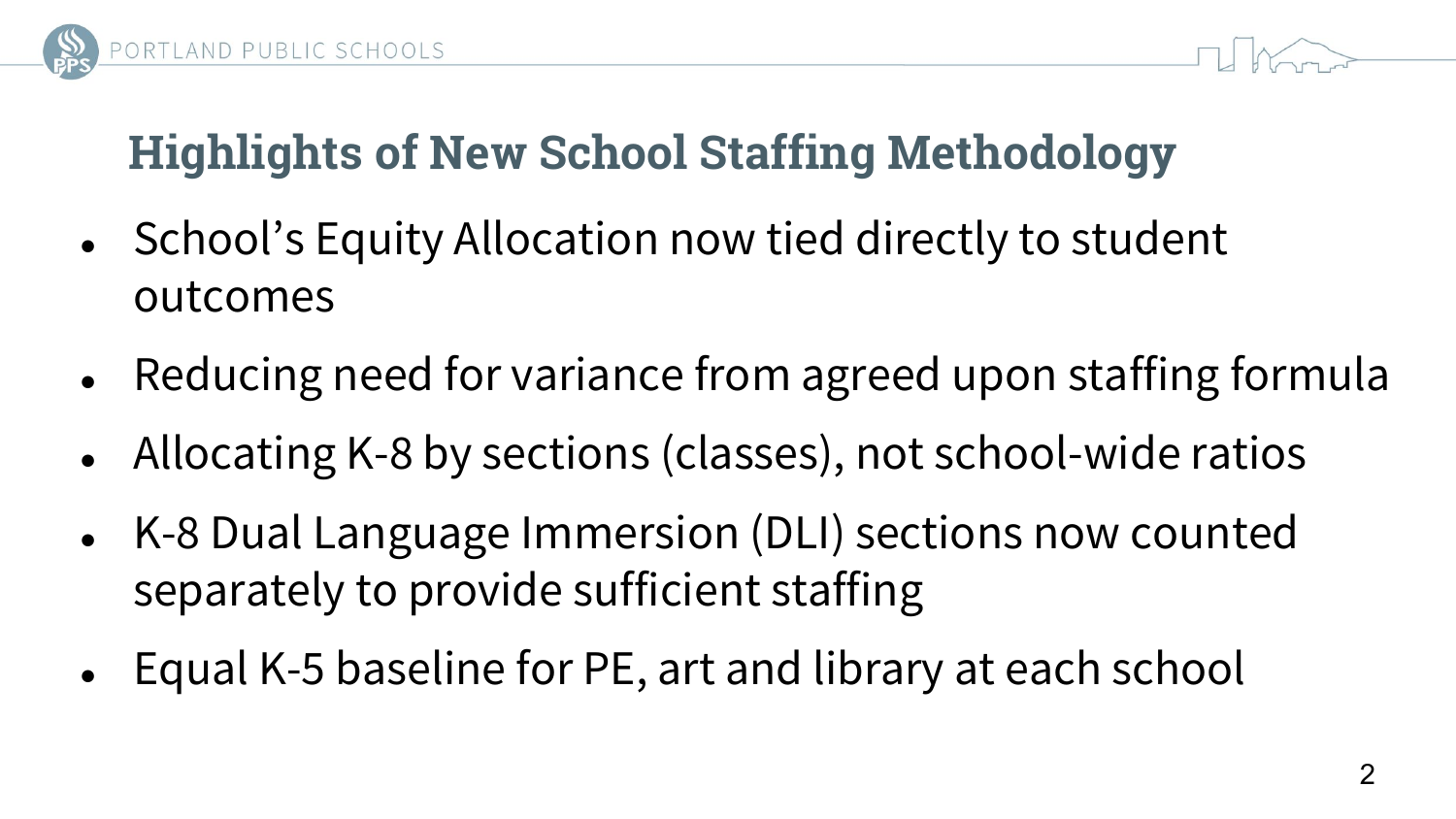



#### **Student Experience**

#### **Before Revised Staffing Allocation**

- Most K-5 students had 2 periods of PE per week, some had 3
- Most K-5 students have 2 periods of Art per week
- Equity dollars allocated to support schools in need

#### **After Revised Staffing Allocation**

- All K-5 students will have 3 periods of PE per week
- All K-5 students ensured at least 2 periods of Art per week
- Schools held accountable to ensure equity dollars used to drive better equity outcomes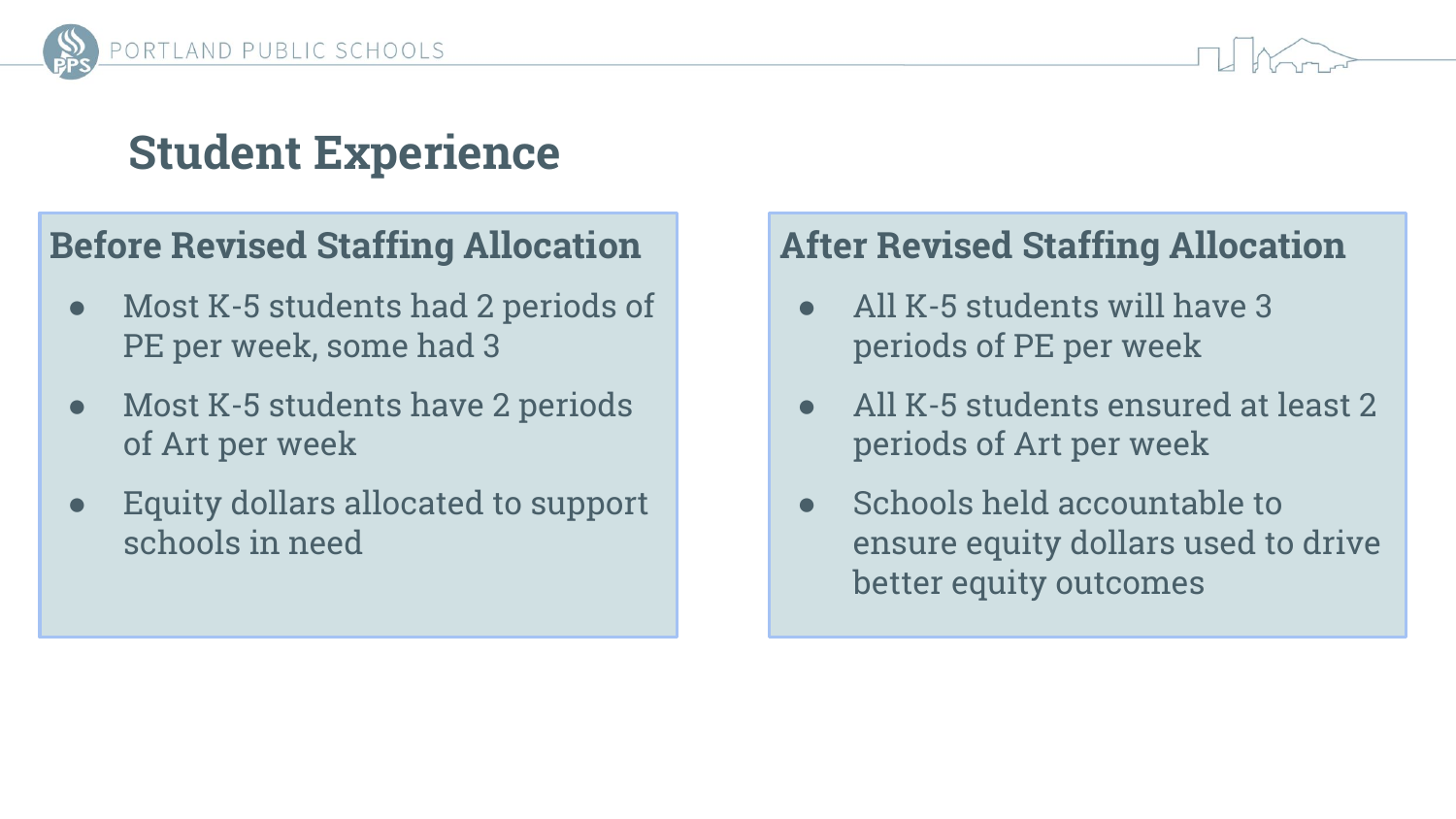



#### **What drove us to upgrade the staffing methodology?**

- **Inconsistent course offerings** in middle grades and high schools
- **Lack of consistent rationale** for school site staffing due to historical, discretionary, and variations from staffing formula
- **Variation in** the use of **Equity** allocation has left **connection** to **student outcomes unclear**
- **Changing** state **requirements** (i.e., P.E.) may result in ongoing shifts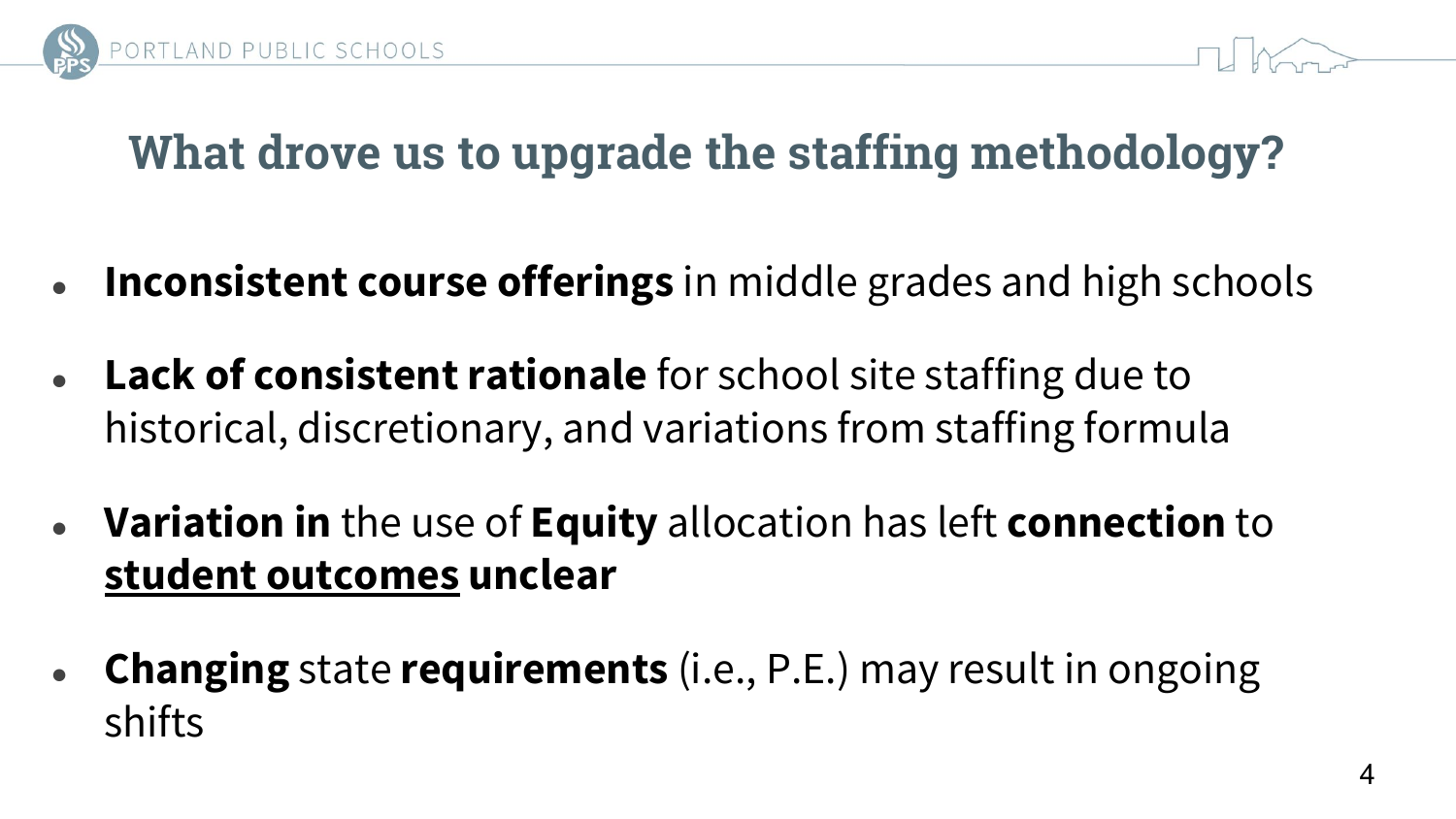



#### **Our School Site Staffing Goals**

**Equitable** – supports our equity objectives

**Provides an Academic Baseline** – consistent base offerings at every school, eliminate the need for non-formula

**Explainable** – easy to understand

**Offers Constrained Flexibility** – provides principal autonomy in defined areas

**Scalable** – responsive to changes in enrollment, programs, and budget

**Provides Stability over Time** – limits extreme building-level fluctuations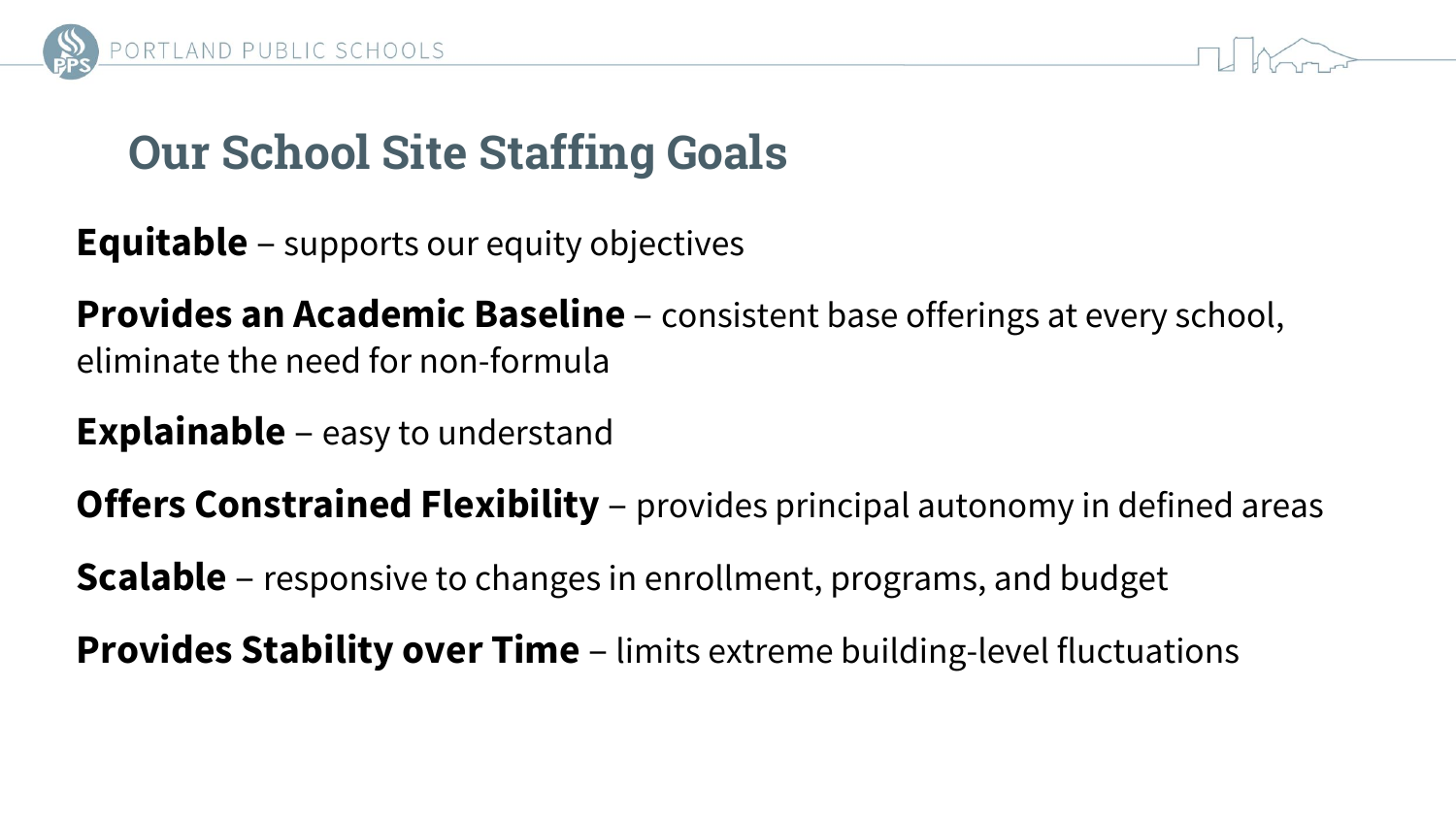

## **New School Site Staffing Allocation**

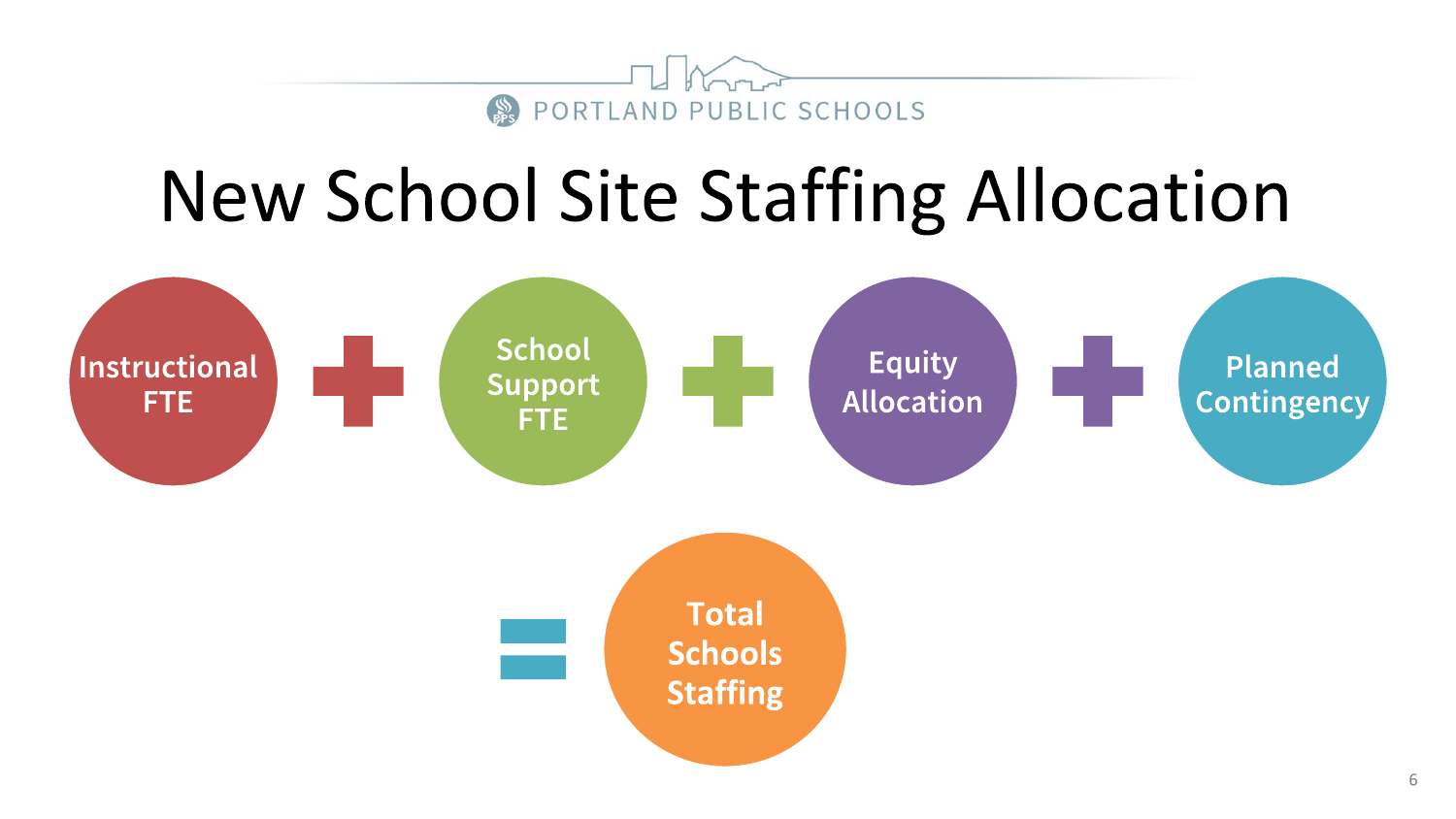

### **Staffing K - 5 by Sections**

- **● Instruction FTE to be classified as:** 
	- **○** Homeroom (in charge of the section)
	- PE
	- Arts
- **● Number of Sections =** 
	- **○ Student Enrollment in Grade/Class Size**
- **● Homeroom FTE = Number of Sections**

\*Co-located Immersion programs sections are counted separately \*\*Sections are in rounded up to nearest integer



| <b>Grade Bands</b> | Class Size<br><b>Ranges</b> |
|--------------------|-----------------------------|
| Kindergarten       | 15 - 28 students            |
| Grades 1 - 3       | 15 - 30 students            |
| Grades 4 - 5       | 18 - 34 students            |

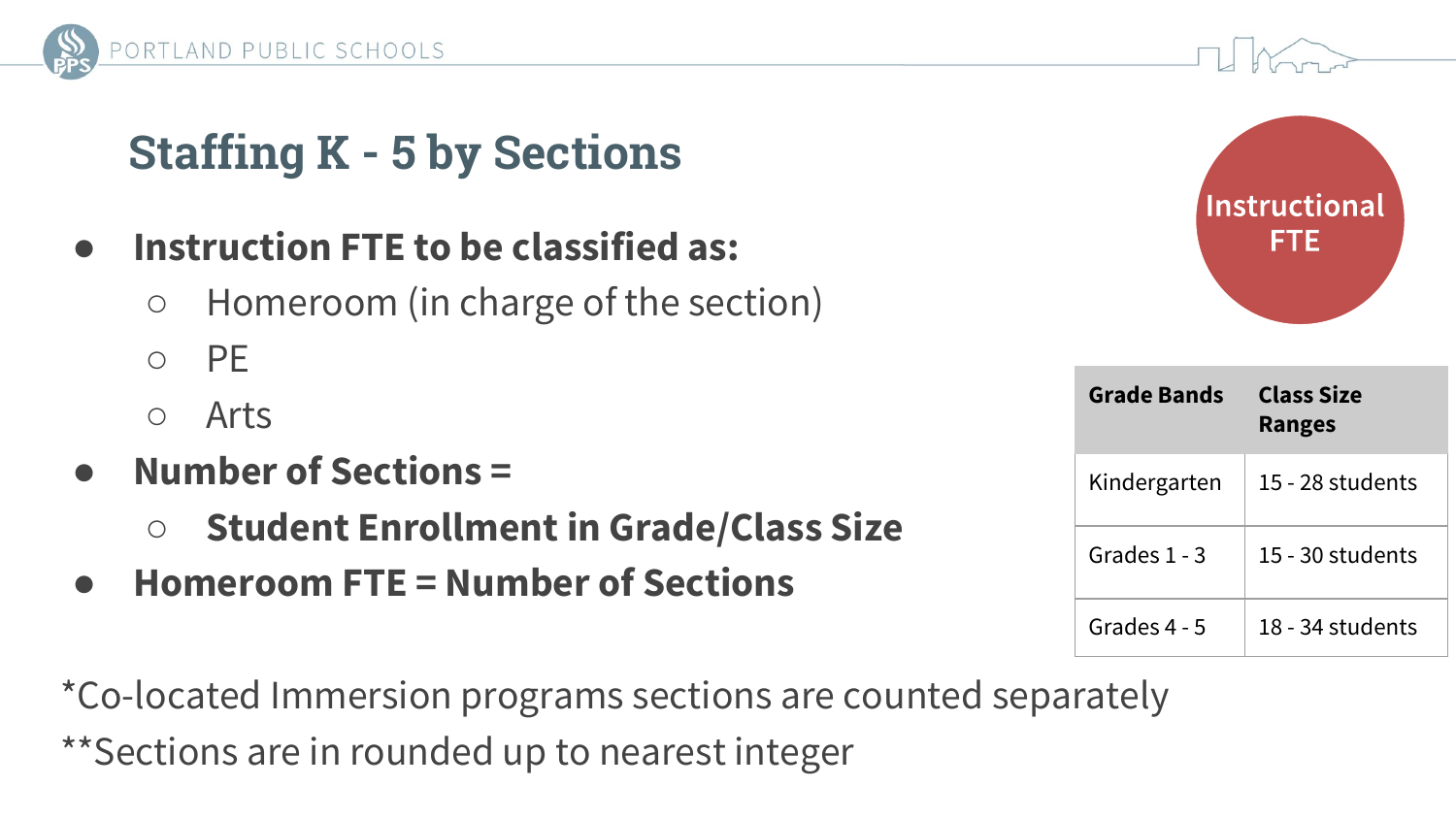

#### **Specialist Staffing K-5 - PE**

- PE Instruction Per Student: 3 periods per week
- PE Teacher Load: 9 sections per day or 45 sections per week
- **● PE FTE = (Number of Sections \*PE Instruction Per Student) / PE Teacher Load**
- Allocated in increments of 0.2 FTE, 0.2 FTE representing one-day per week
- PE teacher schedule is centrally defined
- All K-5 Specialists classes must be under 35 students



**Physical Education** K - 5 students receive **three - 30** 

**minute periods** each week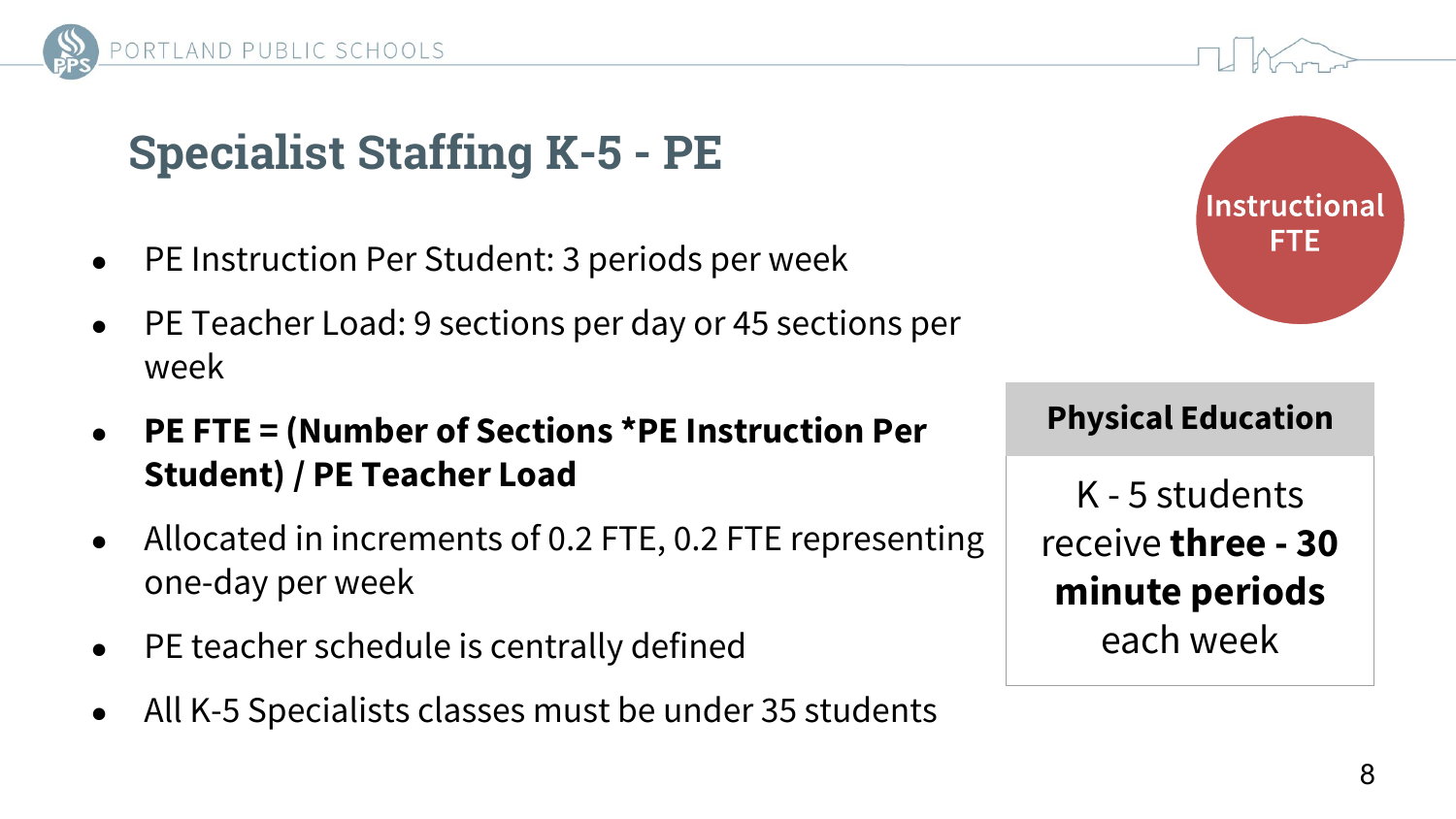



#### **Specialist Staffing K-5: Art/Music and Library**

K - 5 students receive **two - 30 minute periods** each week

**Arts / Music**

Arts FTE calculated similar to PE.

Schools get a minimum of Arts Tax FTE based on their K-5 enrollment

K - 5 students receive **one - 30-45 minute** 

**Library**

**period** each week

0.75 FTE for K-8 1 FTE for HSs + K-8 > 80% HU **Instructional FTE**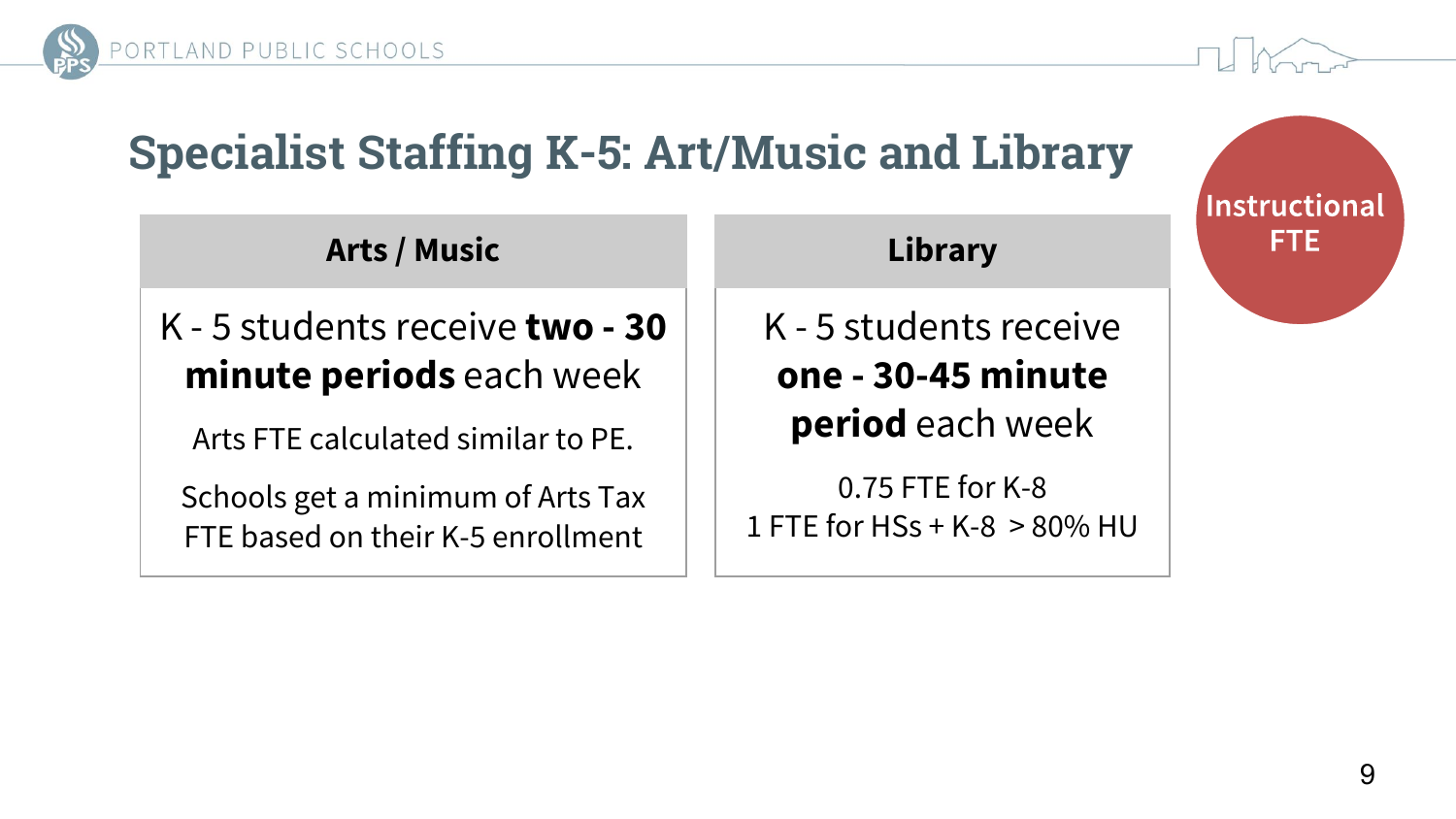

### **Staffing K-5 by Section Example:**

Dual Language Immersion (DLI):

#### **STEPS:**

- 1. Projected Enrollment is estimated at each grade level (section) for both DLI and neighborhood programs
- 2. Estimated enrollment is then divided by class size to determine number of sections required
- 3. Instructional staff is then allocated to cover required sections

| <b>Homeroom Instructors</b> | 18 |
|-----------------------------|----|
| <b>PE</b> Instructors       | 12 |
| <b>Art Instructors</b>      |    |

| <b>Enrollment By Grade</b> | KG           | 1st          | 2 <sub>nd</sub> | 3rd            | 4th | 5th          | <b>TOT</b>      |
|----------------------------|--------------|--------------|-----------------|----------------|-----|--------------|-----------------|
| Immersion Program          | 25           | 22           | 24              | 29             | 31  | 20           | 151             |
| Neighborhood Program       | 50           | 49           | 51              | 49             | 48  | 42           | 339             |
|                            |              |              |                 |                |     |              |                 |
|                            |              |              |                 |                |     |              |                 |
| <b>Sections By Grade</b>   | <b>KG</b>    | 1st          | 2 <sub>nd</sub> | 3rd            | 4th | 5th          | <b>TOT</b>      |
| Immersion Program          | $\mathbf{1}$ | $\mathbf{1}$ | $\mathbf{1}$    | $\mathbf{1}$   | 1   | $\mathbf{1}$ | $6\phantom{1}6$ |
| Neighborhood Program       | 2            | 2            | 2               | $\overline{2}$ | 2   | 2            | 12              |

| <b>Class Size By Grade</b> | <b>KG</b> | 4st  | 2 <sub>nd</sub> | 3rd  | 4th | 5th |
|----------------------------|-----------|------|-----------------|------|-----|-----|
| Immersion Program          | 25        | 22   | 24              | 29   | 31  | 20  |
| Neighborhood Program       | 25        | 24.5 | 25.5            | 24.5 | 24  | 21  |

Instructional FTE.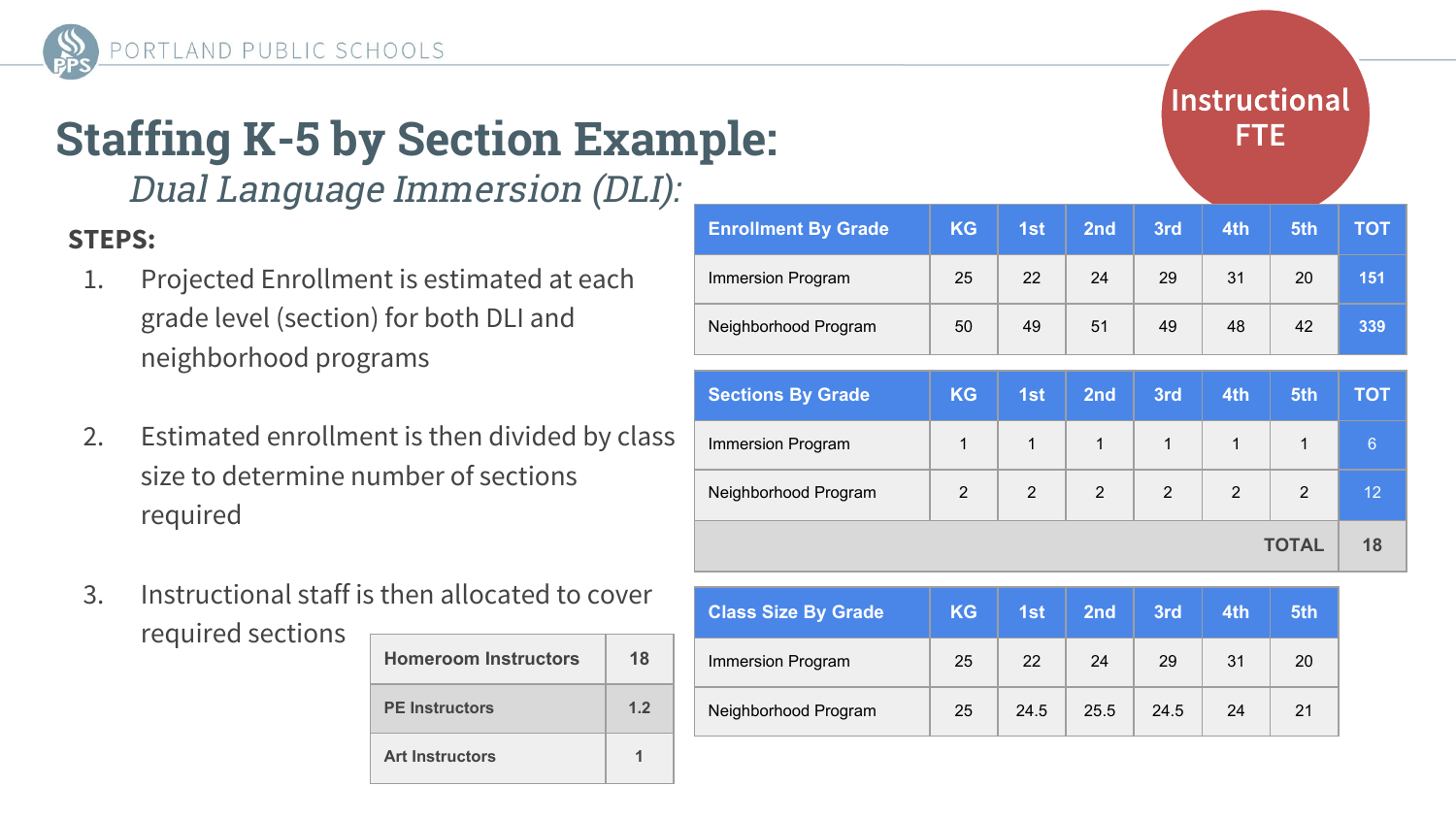

#### **Staffing 6-8 by Sections**

- Instructional FTE Allocated for a 6 period day
- Students take 6 periods of Instruction
- Teachers teach 5 periods  $+1$  planning period
- **● Instructional FTE = Sections \*6/5**
- Allocated by section to ensure 6 8 students have access to minimum programming:
	- Language Arts
	- Social Studies
	- Science
	- World Language
- P.E./Health
- Dance
- Art and/or Music and/or Tech
- Math/Compacted Math
- Calculation accounts for co-located programs (DLI)



20 - 34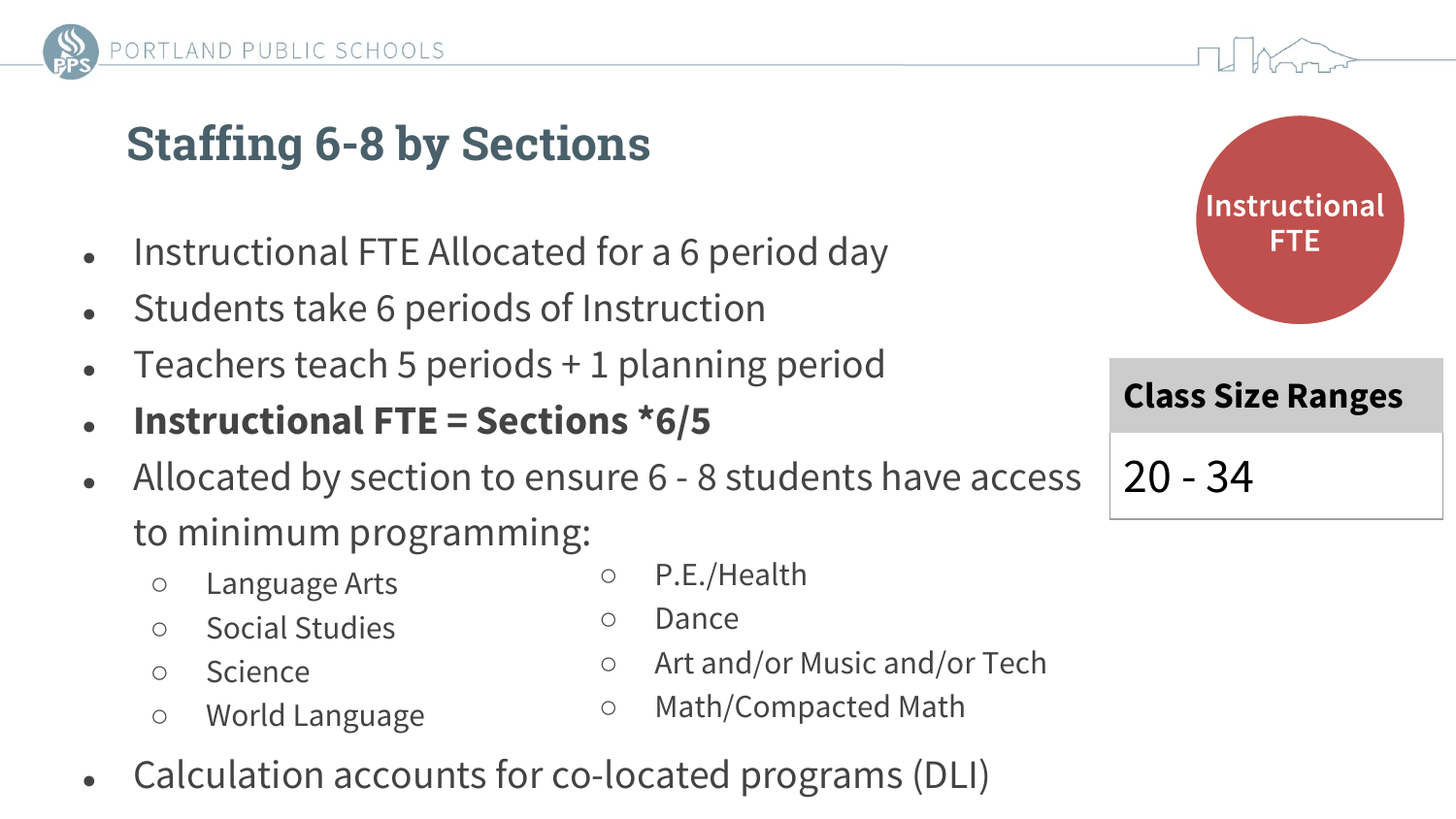### **Example: Staffing 6-8 by Section**

#### **Instructional** FTE.

#### **STEPS:**

1. Projected Enrollment is estimated at each grade level (section) for both DLI and neighborhood programs

PORTLAND PUBLIC SCHOOLS

- 2. Estimated enrollment is then divided by class size to determine number of sections required
- 3. Calculate Instructional FTE based on a 6 period schedule (rounded to nearest 0.5)
- 4. Instructors of teacher-student loads that fall above overage threshold are compensated accordingly as per PAT contract

| <b>Enrollment By Grade</b> | 6th | 7 <sup>th</sup> | 8th            | <b>TOT</b>      |
|----------------------------|-----|-----------------|----------------|-----------------|
| Immersion Program          | 43  | 50              | 51             | 144             |
| Neighborhood Program       | 151 | 143             | 168            | 462             |
| <b>Sections By Grade</b>   | 6th | 7th             | 8th            | <b>TOT</b>      |
| Immersion Program          | 2   | $\overline{2}$  | $\overline{2}$ | $6\phantom{1}6$ |
| Neighborhood Program       | 5   | 5               | 5              | 15              |
|                            |     |                 | <b>TOTAL</b>   | 21              |

| <b>Class Size By Grade</b> | 6th  | 7th. | 8th  |
|----------------------------|------|------|------|
| Immersion Program          | 21.5 | 25   | 25.5 |
| Neighborhood Program       | 30.2 | 28.6 | 336  |
|                            |      |      |      |

**Instructional FTE's: Based on 6 Period Schedule \* 25.5**

\*ITotal Sections \*6/51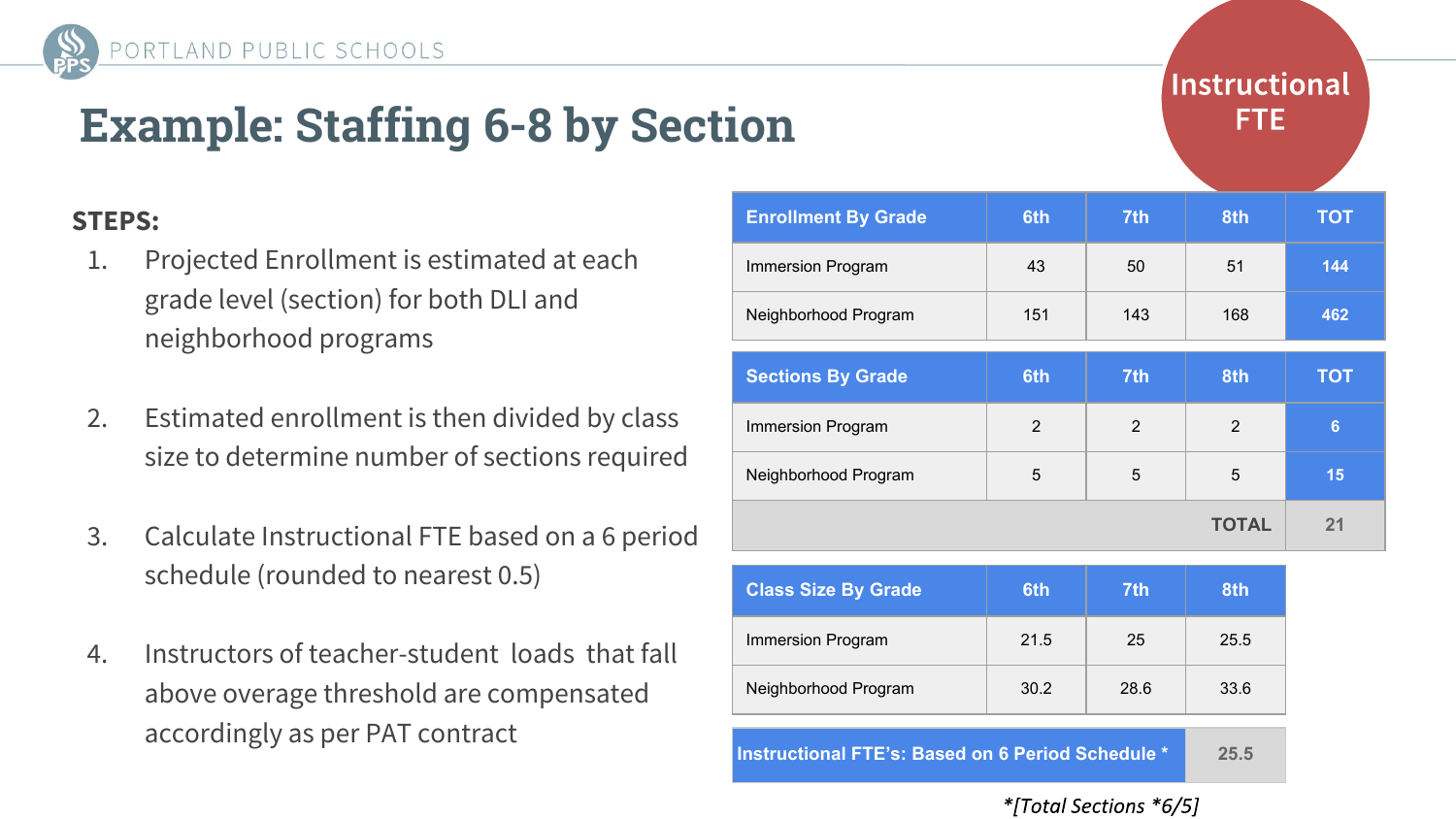

#### **High School Staffing 9 - 12**

#### **Instructional FTE = Base FTE + (School Enrollment / Ratio)**

- Ensures equitable programming for all students
- Keeps teacher-student loads between 160 180
- Applies the same equity formula as  $K 8$
- Sufficient FTE to meet 80% of students fully scheduled

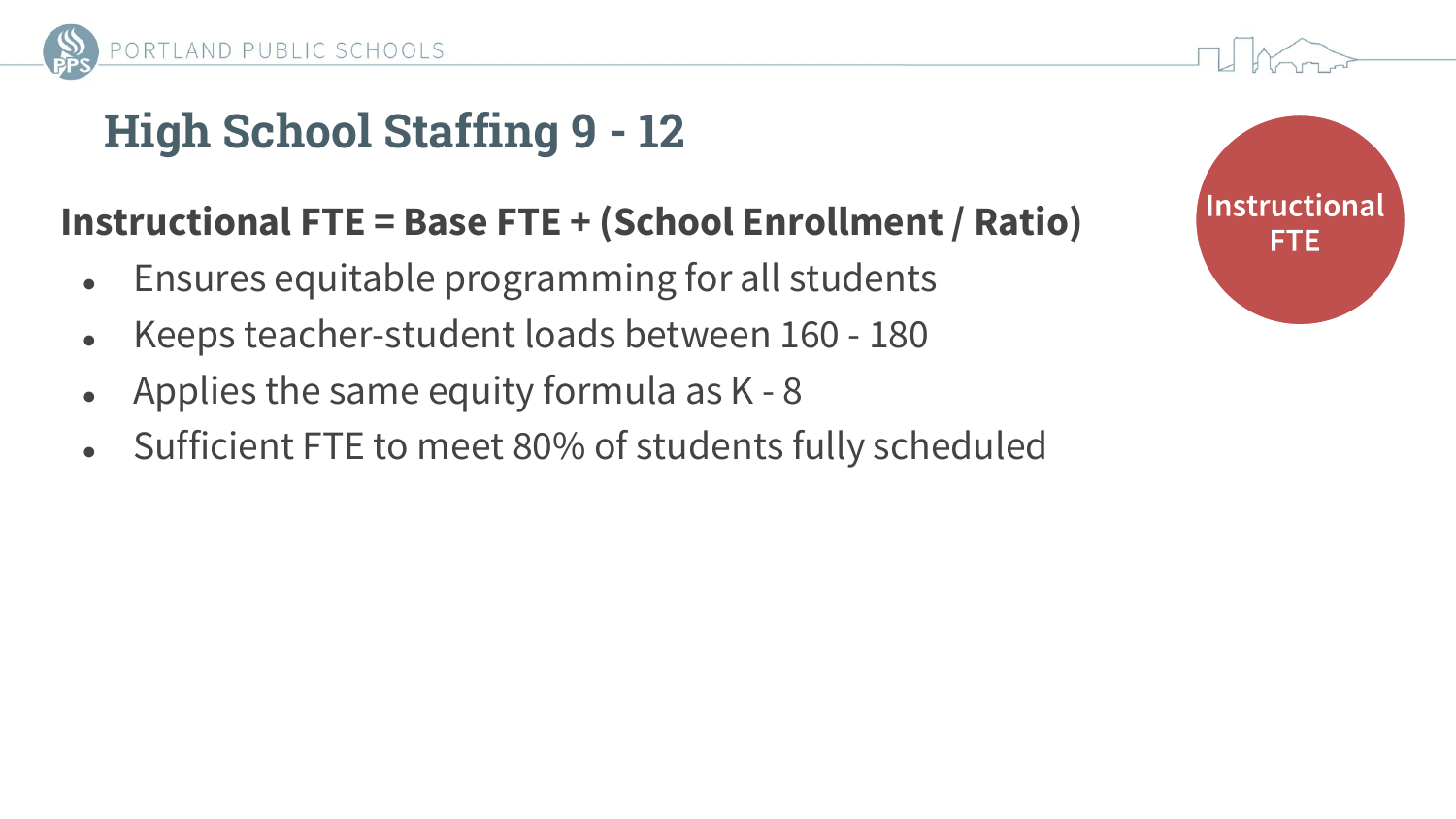

#### **School Support Staffing Allocation by # of students**

- *● Changes for this year to school support formulas are in yellow*
- *● AP/VP allocation formula has been modified to ensure more schools have better support*

| <b>Assistant / Vice Principals</b> |                      |      |  |  |  |
|------------------------------------|----------------------|------|--|--|--|
|                                    | < 500                | none |  |  |  |
| K-5                                | > 550                | 1AP  |  |  |  |
|                                    | $>$ 500 + $>$ 50% HU | 1 AP |  |  |  |
| K-8                                | >400                 | 1 AP |  |  |  |
| <b>MS</b>                          | < 800                | 1 AP |  |  |  |
|                                    | > 800                | 2AP  |  |  |  |
|                                    | < 700                | 1 VP |  |  |  |
| НS                                 | 700 - 1599           | 2 VP |  |  |  |
|                                    | >1600                | 3 VP |  |  |  |

#### **Secretaries / Discretionary K-8**  $\leq 600$  0.75 FTE > 600 1.00 FTE **MS**  $\leq$  500  $\qquad$  0.75 sec  $\qquad$  0.25 dis 500 - 599  $\pm$  0.75 sec  $\pm$  1.00 dis  $> 600$  0.75 sec 1.25 dis **HS** < 600 1.00 sec *none* 600 - 699 1.50 sec *none* 700 - 1599 1.50 sec  $\vert$  0.25 - 2.00 dis

| <b>Counselors</b> |       |                   |  |  |  |
|-------------------|-------|-------------------|--|--|--|
| K-5<br>K-8<br>ΜS  | 400:1 | $1.00$ FTE min    |  |  |  |
| HS                | 300:1 | rounds to 0.5 FTE |  |  |  |

**School Support** FTE.

14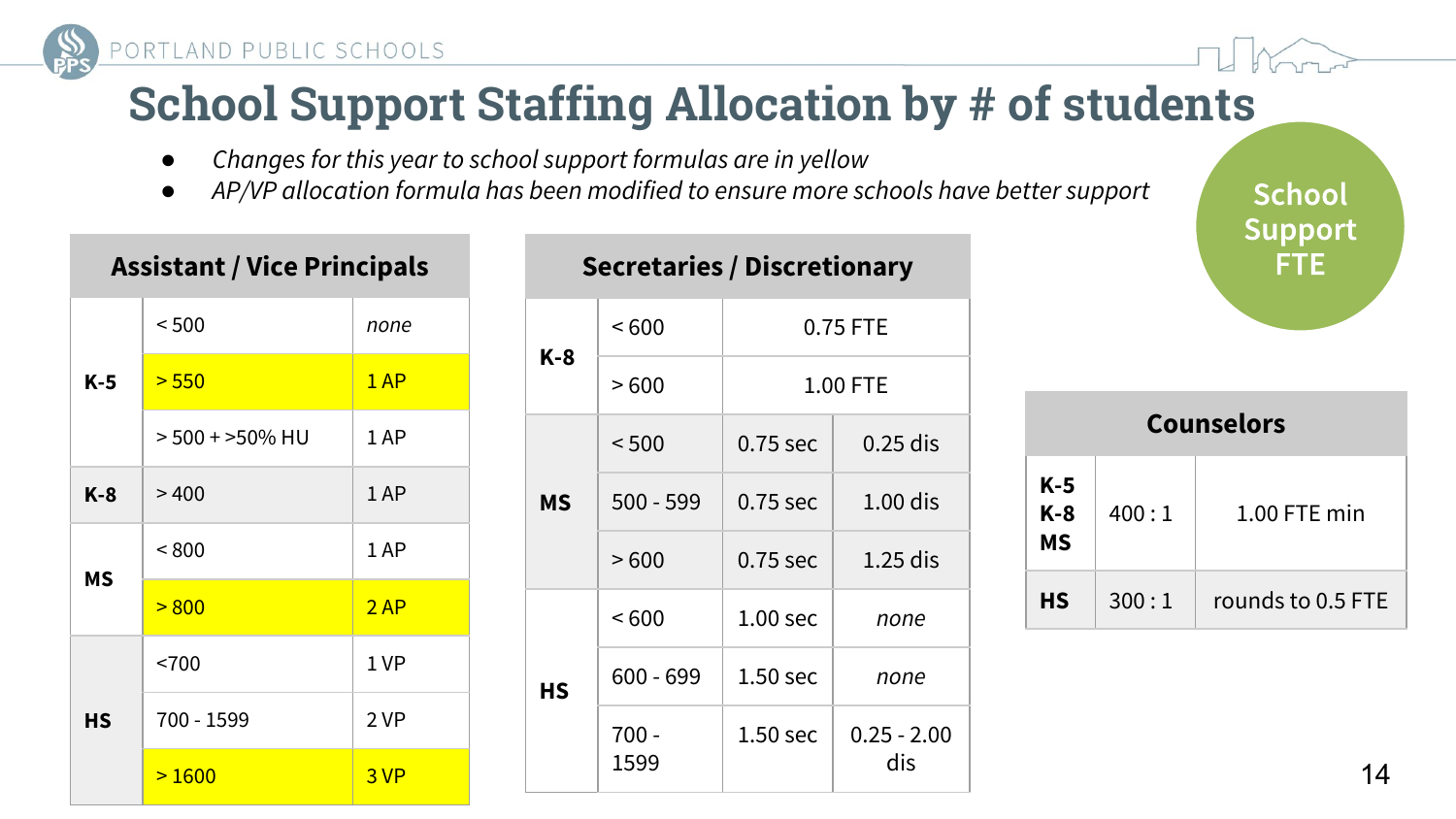

#### **Impact of PAT Contract - Overage Triggers** Remember, Overage Triggers are NOT our staffing model

- Class sizes are managed through "section" model
	- Calculated by class section to meet ideal size (not by school)
	- Top end of range is the cap of class size threshold is somewhere below that
	- $\circ$  For each class that ends up over the trigger, but still below the cap, overage pay is provided to the teacher for each student over the threshold

| <b>Grade Bands</b> | <b>Section Ranges</b> | <b>Overage Trigger</b> |
|--------------------|-----------------------|------------------------|
| Kindergarten       | 15 - 28 students      | 24 students            |
| Grades $1 - 3$     | 15 - 30 students      | 26 students            |
| Grades 4 - 5       | 18 - 34 students      | 28 students            |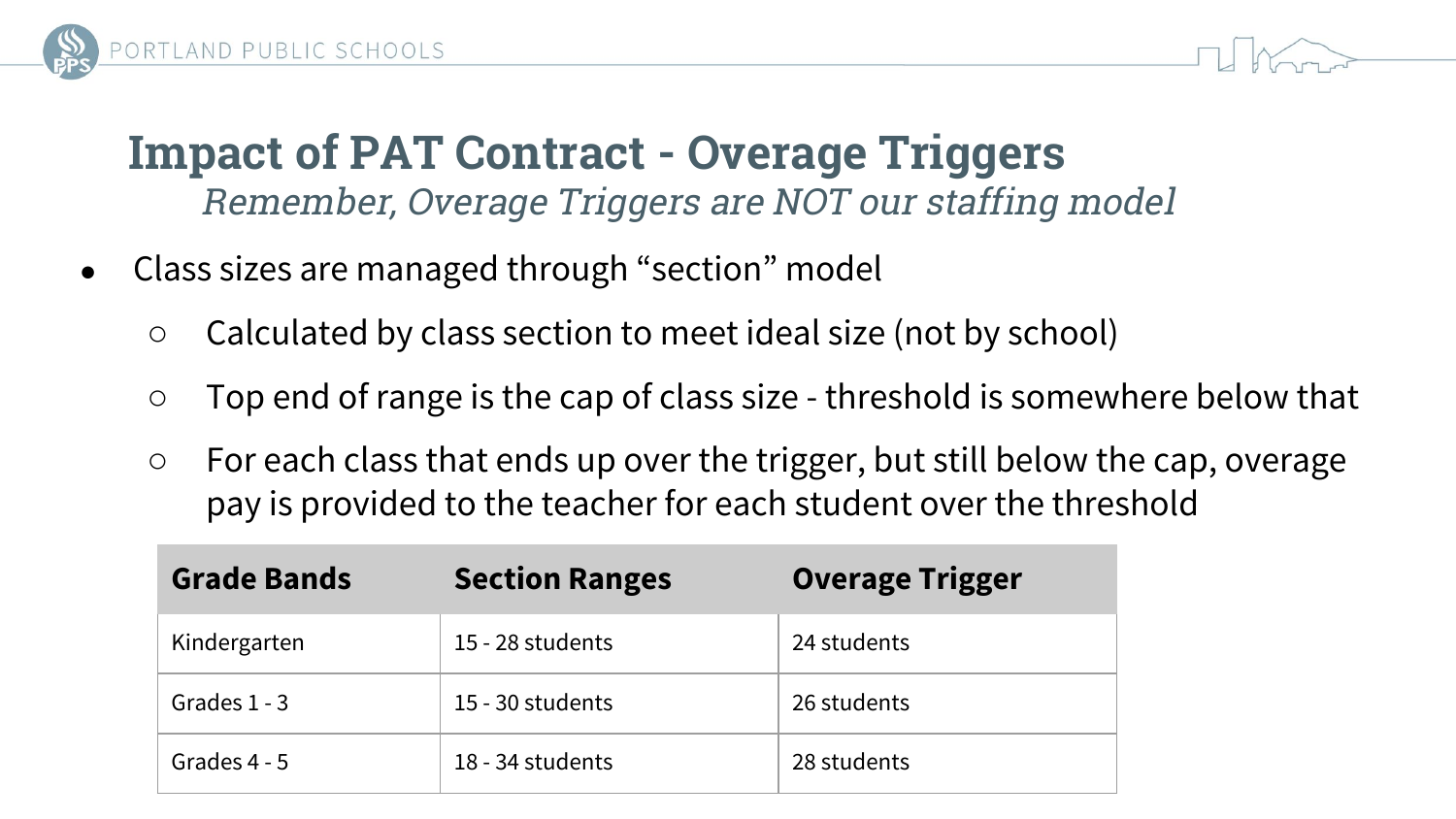

### **Equity Allocation:**

#### *Some schools receive extra resources …*

*Based on:* 

- *A. the number of students qualifying for free or reduced-price meals*
- *B. the number of historically underserved students*
- *● 19 of 31 K-5 schools; 20 of 26 K-8s; 8 of 11 middle schools; and all 10 high schools receive an equity allocation to provide extra support to students in need*
- *● Historically underserved populations include: Black, Latino, Native American, Pacific Islander, ESL, and Special Education*

*New Enhancements for this year - There will be more planning, oversight and accountability to ensure that the schools receiving this allocation use it in a way that will increase opportunity and ultimately improve outcomes for underserved students.*

**Equity Allocation**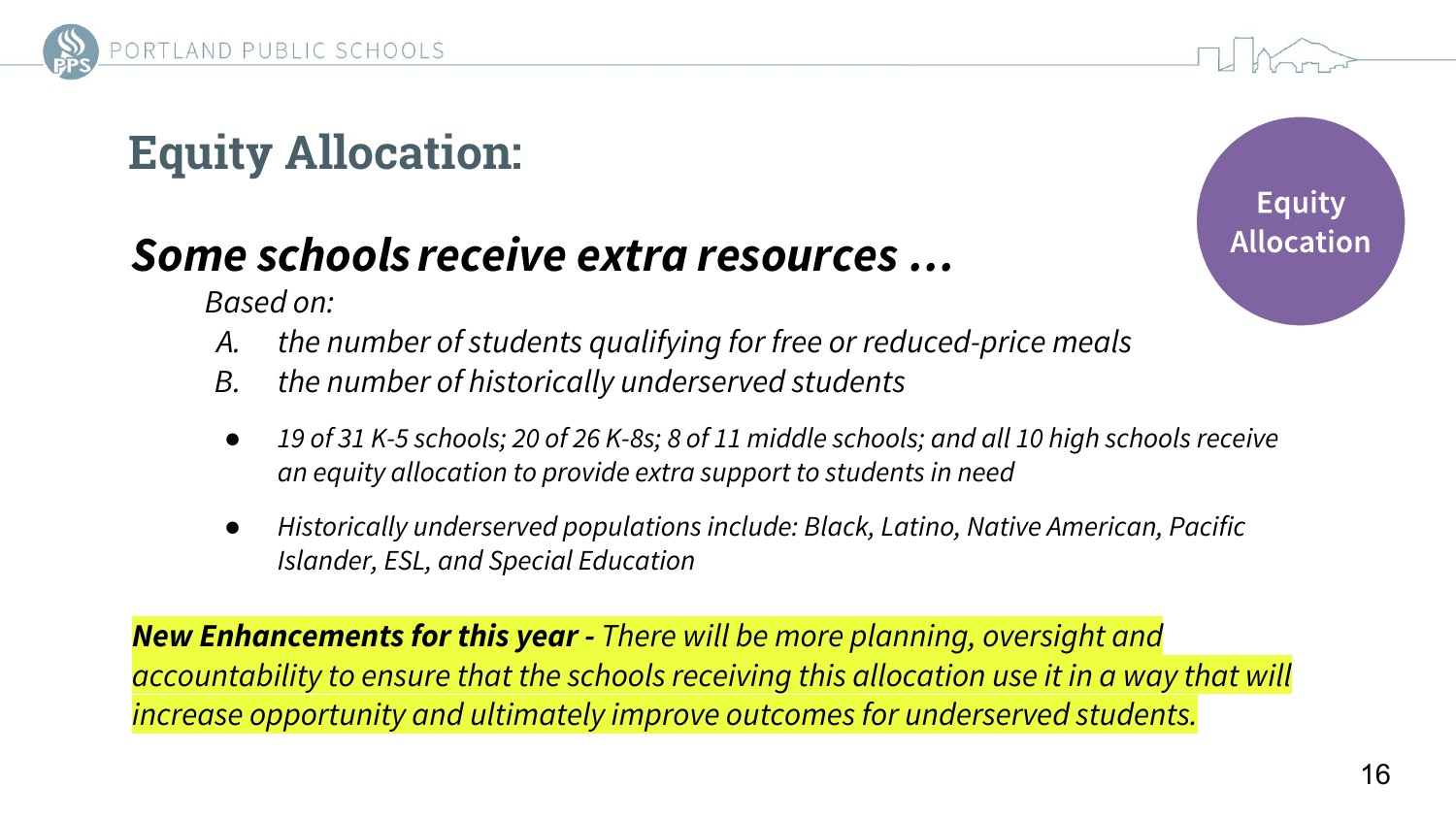

### **Planned Staffing Contingency**

Contingent resources for specific commitments, distributed by Deputy Superintendent, Instruction & School Communities



| <b>School</b>      | <b>Targeted</b>     | <b>Vacancy</b>    | Fall             |
|--------------------|---------------------|-------------------|------------------|
| <b>Transitions</b> | <b>Intervention</b> | <b>Planning</b>   | <b>Balancing</b> |
| distributed by     | distributed after   | recruit potential | unplanned        |
| need after initial | <b>ODE</b> defines  | high-need         | enrollment or    |
| middle and         | targeted needs ~    | positions in the  | staffing         |
| feeder staffing    | August 2018         | staffing process  | challenges       |